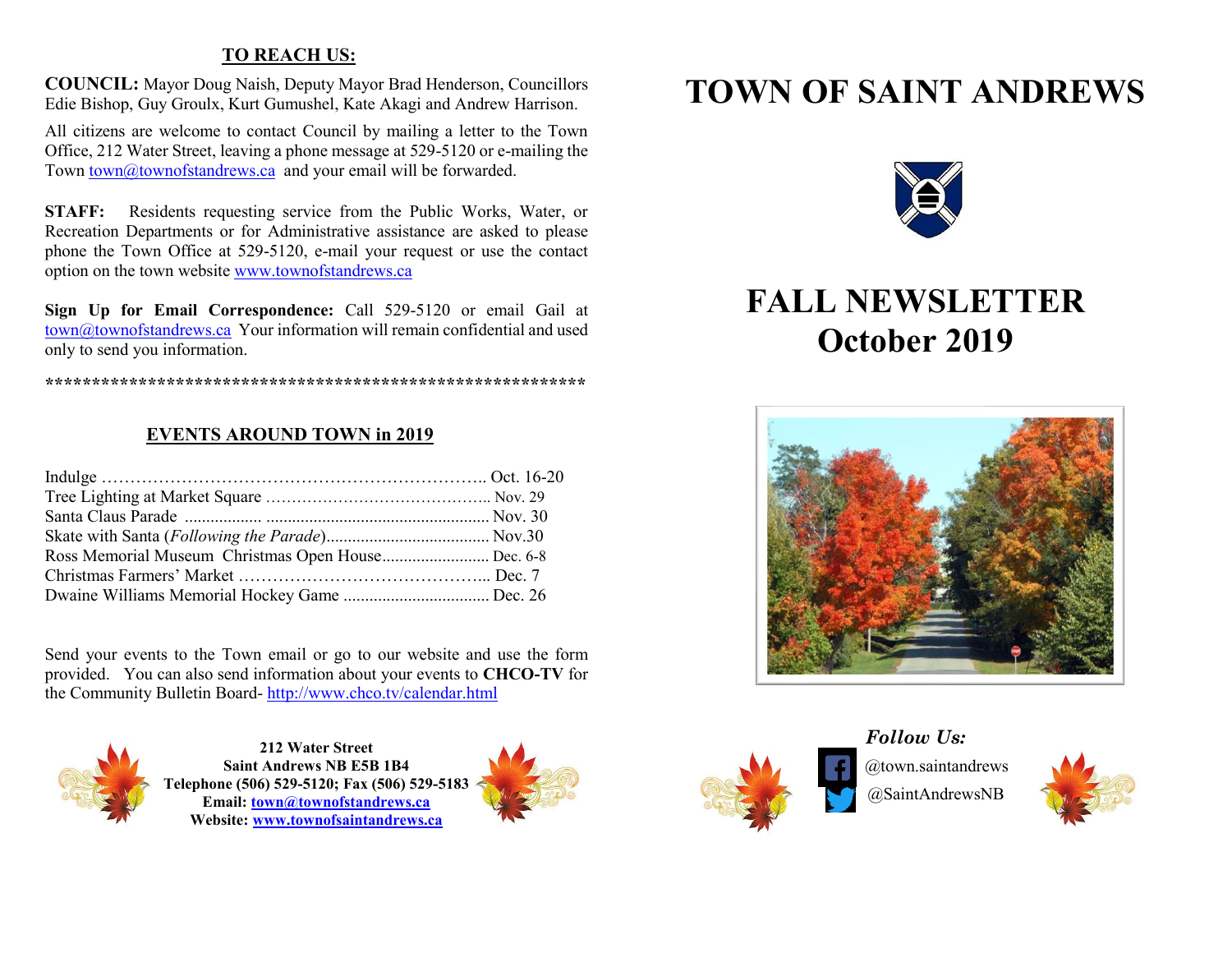

### **FALL YARD WASTE CLEAN-UP**

Daily curbside pickup began **September 23**. Branches bundled 2ft x 3ft not to exceed 50 lbs. **Loose** brush and tree branches may be brought to the designated chipping area in the Town Public Works Yard during working hours. Please ensure that all material is free of rope, wire, etc. Bags will be available at the Town Office at **\$3.00** per bundle of 10 as of **September 20**. This service will end on **Friday, November 1** and is not available to contractors.

#### **REGULAR GARBAGE & CURBSIDE RECYCLING PICK-UP**

Within Saint Andrews, residential garbage is picked up 3 consecutive weeks with recycle blue carts being picked up the  $4<sup>th</sup>$  week. Garbage containers and Blue Carts must **not** be placed outside for collection earlier than **8:00 pm Wednesday night** and no later than **7:00 am on Thursday morning** *(the day of the collection)*. Please use proper containers to prevent an unsightly appearance, pest infestation, or accessible to dogs or other animals. The Town's garbage contractor picks up residential garbage only. Business, commercial, industrial, institutional or government establishments must arrange for private collection.

#### **BLUE BIN CALENDARS**

With our first Blue Bin calendar nearing an end many may wonder how to keep track of which week is for recycling. The easiest method is to check out

[www.southwestrecycles.com](http://www.southwestrecycles.com/) On the top menu bar click on Calendar, type in your home address, then click on "Get a Reminder". Choose one of several options and follow the prompts. User friendly and easy.

#### **ST. ANDREWS FILM SOCIETY PRESENTS!**

#### Sunday Evenings – 7:30 PM W. C. O'Neill Arena Theatre

October 20 The Favourite

- November 3 They Shall Not Grow Old
- December 1 Three Identical Strangers
- December 15 The Wife

Phone: 506 529-4982 or 506 529-3629 [www.facebook.com/standrewsfilmsociety](http://www.facebook.com/standrewsfilmsociety)

# **REGISTER YOUR DOG**

**ALL d**ogs living within the Town of Saint Andrews are required to be licensed by January 31 each year. Please bring **proof of rabies** inoculations to the Town Hall when purchasing your dog's tags. According to By-law No. 11-02, **ALL dogs MUST be on leash.** The By-law directs you to scoop up after your pet as well.

#### **AFTER HOURS & EMERGENCIES RESPONSE, 529-5120**

Call 529-5120 to report after-hours emergencies such as: water leaks, fallen trees, street safety issues, flooding of storm water ditches or other safety concerns. An on-call municipal employee will be dispatched to assess the matter. If a situation can wait for regular business hours, please contact the Town Hall 8:30 a.m. to 4:30p.m. Monday-Friday (excluding holidays).

#### **REMINDER WINTER PARKING - BY-LAW 94-2**

No overnight parking on any streets beginning **November 15** to **March 31** from **2a.m. to 7a.m**. Unless otherwise directed by a Town official, parking on the east side of William Street from Water Street to the water is exempted from Article 11, paragraph (1) of this By-law.

#### **WATER MAIN FLUSHING**

The flushing of the town's water mains is scheduled for Monday, October 21<sup>st</sup> and Tuesday the 22<sup>nd</sup>, 2019 between 8:00 AM and 4:00 PM. We apologize for any inconvenience this may cause.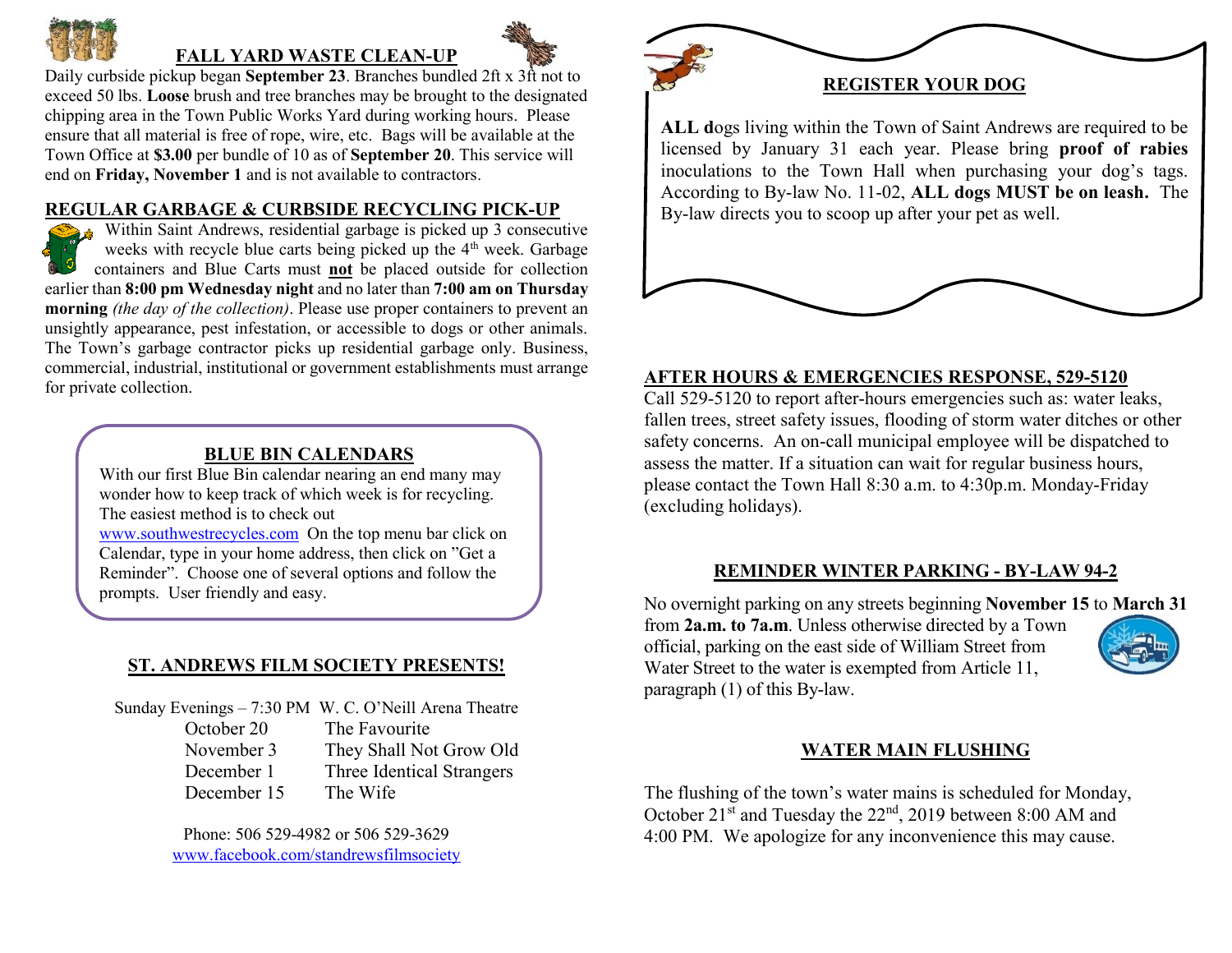#### **WHAT IS SENTINEL?**

Stay informed about Town emergencies such as power outages, boil water orders, street closures, flooding and downed trees. Sign up for messages through voicemail, email, or text. Three ways to sign up:

- 1- **[www.townofsaintandrews.ca](http://www.townofsaintandrews.ca/)** follow the prompts; SENTINEL
- 2- Call Town Office at 529-5120 and provide your contact information;
- 3- Drop off your contact information at Town Hall.

#### **SAINT ANDREWS RCMP**



Criminal Record (CR) checks can be processed at the St. Stephen or St. George office. The Saint Andrews office can provide the CR application forms only. There is no fee for local residents. Anyone

who requires fingerprints for court or for Criminal Record/Vulnerable Sector checks must go St. George for Livescan digital fingerprinting. An RCMP member **can be reached at any time of the day** – the 24-hour Non-emergency line is 1-888-506-7267 (English) or 1-888-506- 1472 (French). Dial 9-1-1 for emergencies. You do not have to wait to physically see an officer at the office. We do not have administrative staff at the Saint Andrews office and members are expected to be out on proactive work and attending service calls. Calls can be made using the telephone located at the Saint Andrews Office **front step** in the **yellow phone box**. *Feature legislation*: Each month RCMP in New Brunswick focus on specific traffic safety issues for enforcement. During September 2019 we did enforcement & education on School Zones & School bus safety. During **October** traffic safety **Construction Zones** ( speeding & other violation fines DOUBLE when committed in a construction zone) and in **November** the focus will be **Seatbelt enforcement ( Fail to wear seatbelt fine is \$172.50)**.

A number of fatalities during the summer involved vehicle occupants who were killed who weren't wearing seatbelts, including fatalities in **Charlotte County** buckle up & live!

Stay connected with the RCMP. You can like us on Facebook at [Royal Canadian](http://www.facebook.com/rcmpnb)  [Mounted Police in New Brunswick,](http://www.facebook.com/rcmpnb) follow us on Twitter [@RCMPNB.](http://www.twitter.com/rcmpnb) **Note:**  The RCMP **does not** accept reports of crime via social media.

Submitted by: Cpl Jayson Hansen (NCO i/c St Andrews Detachment RCMP) *Nemo est supra legis*

#### **CIVIC NUMBERS**

If your civic numbers are missing or covered over with bushes and vines, it is very important to install them and/or ensure they are visible to help First Responders find you during an emergency.

**Every Second Counts**!

#### **COMMUNITY YOUTH ACTIVITY CENTRE FALL HOURS**

Hours of Operation Monday to Thursday 3:00 to 9:00 PM And Fridays 3:00 p.m. to 10:00 p.m.

| Mond. - Wed and Fri. - Nerf Fun   | 7:00p.m. $-9:00$ p.m. |
|-----------------------------------|-----------------------|
| Tues. – Game Night                | $7:00p.m. - 9:00p.m.$ |
| Wed. - Saint Andrews Skalds       | 7:00p.m. $-8:00$ p.m. |
| Thurs. – Karaoke                  | 7:00p.m. $-9:00$ p.m. |
| Fri. - Movie Night (Free Popcorn) | 7:00p.m. $-9:30$ p.m. |



#### **BOOK YOUR NEXT EVENT WITH US at the W.C. O'NEILL ARENA COMPLEX**

Our updated facilities make our Dining Room the perfect venue for your next meeting, get together or reception. Bar services can also be arranged. We can provide you with the guidelines set by the NB Department Health-Food Safety Standards for food preparation in a public facility.

Call the Arena today to arrange your next event. **529-5126.**

#### **CHANGING SEASONS FARMERS' MARKET**

The Christmas Farmers' Market is on Saturday, December 7/19 at the Sir James Dunn Academy. This event raises money for the SJDA Yearbook.

The Changing Seasons Farmers' Market will be held the first Saturday of each month from February to May 2020 in the Van Horne Ballroom, at the Algonquin.